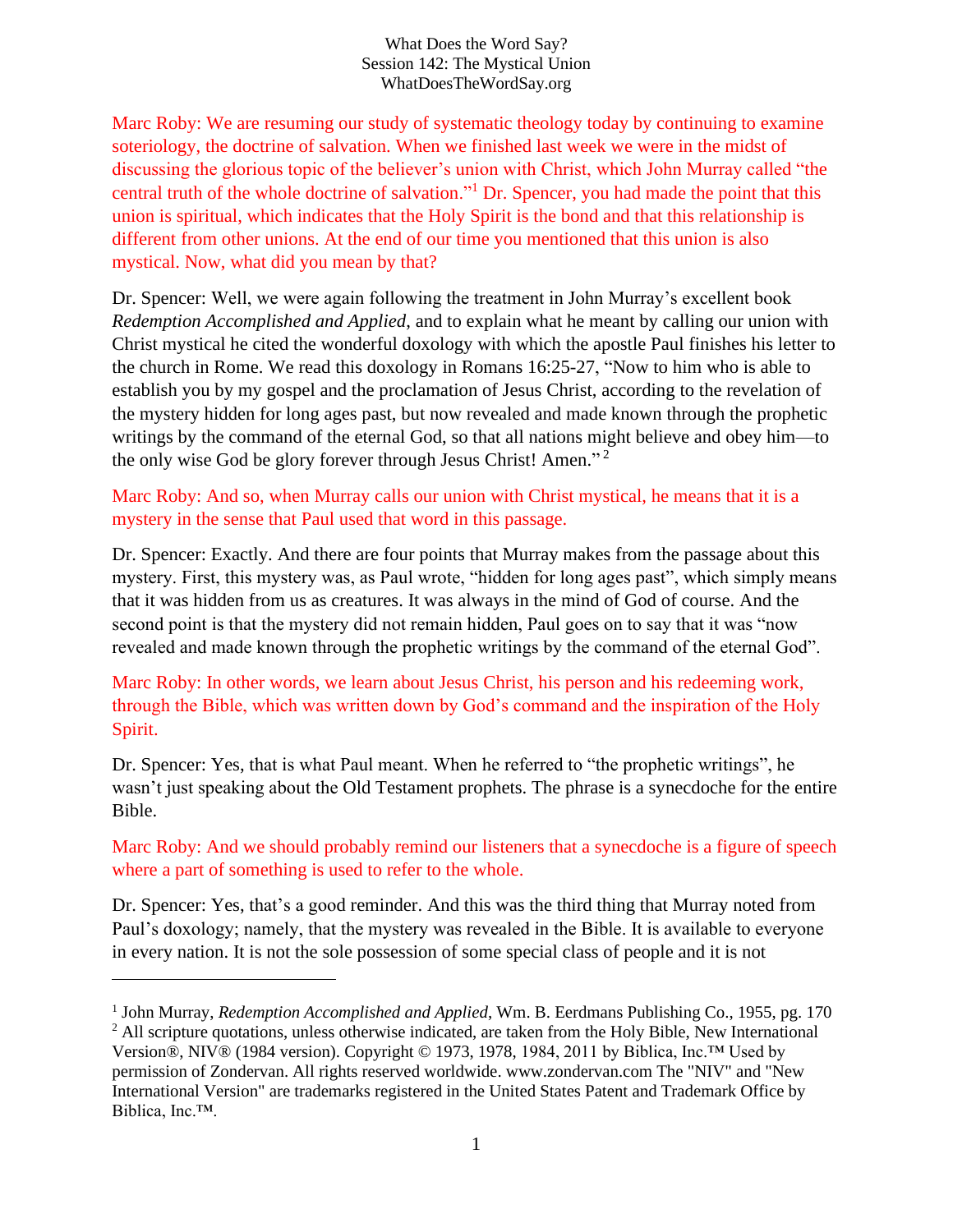discovered by a subjective process of meditation or private encounter with the risen Lord. It is objective and can be looked at and understood by all.

Marc Roby: Yes, that's a very important point. And it certainly distinguishes this mystery from many other things that we might call mysterious.

Dr. Spencer: Yes, it is very different. And the revelation had to be objective because the fourth thing Murray points out is that the purpose of God's revealing this mystery is, as Paul put it, "so that all nations might believe and obey" God. If the revelation were purely subjective, then we would all be able to say we were believing and obeying what had been revealed to us and no one would be able to contradict us.

Marc Roby: And that would eviscerate real Christianity. It would make it an entirely subjective and personal thing.

Dr. Spencer: It certainly would. But real Christianity is based on objective truth that is presented to us in the Bible. That doesn't mean that people won't distort that truth and falsely call themselves Christians, that happens all the time. But it does mean that we have an objective standard to which we can compare ourselves to see whether or not we are truly Christ's disciples.

Marc Roby: And distorting God's Word is a very dangerous thing to do. Peter spoke about this. In 2 Peter 3:16 he commented about the writings of the apostle Paul and said that "His letters contain some things that are hard to understand, which ignorant and unstable people distort, as they do the other Scriptures, to their own destruction."

Dr. Spencer: Everyone who calls him or herself a Christian should pay careful attention to the implicit warning given in that verse. We have to be very careful with the Word of God. This is especially true in our day when there is an abundance of astoundingly bad theology being preached from many pulpits and presented in many books, podcasts, TV shows and so on.

If you think you are a Christian, you *must* read the Word of God carefully and test what you read or hear from others to see whether or not it is in agreement with God's Word. The Bible must be our ultimate standard for truth. Non-biblical faith may make you feel better here and now, but it will not save you from eternal damnation.

Marc Roby: Jesus himself told us, in John 8:32, that "the truth will set you free." And the Bible is the truth.

Dr. Spencer: And we all by nature prefer to be told things that are pleasant and agree with our old sinful nature. But if we have been born again and enjoy union with Christ, we will acknowledge in our hearts that the Bible *is*, in fact, the Word of God and we will desire to know and obey it even when it corrects us. I'm not saying that always happens without some degree of pain and struggle of course, but it will happen.

Marc Roby: Paul wrote in Romans 8:29 that "those God foreknew he also predestined to be conformed to the likeness of his Son". The fact that we must be conformed implies that we need to change.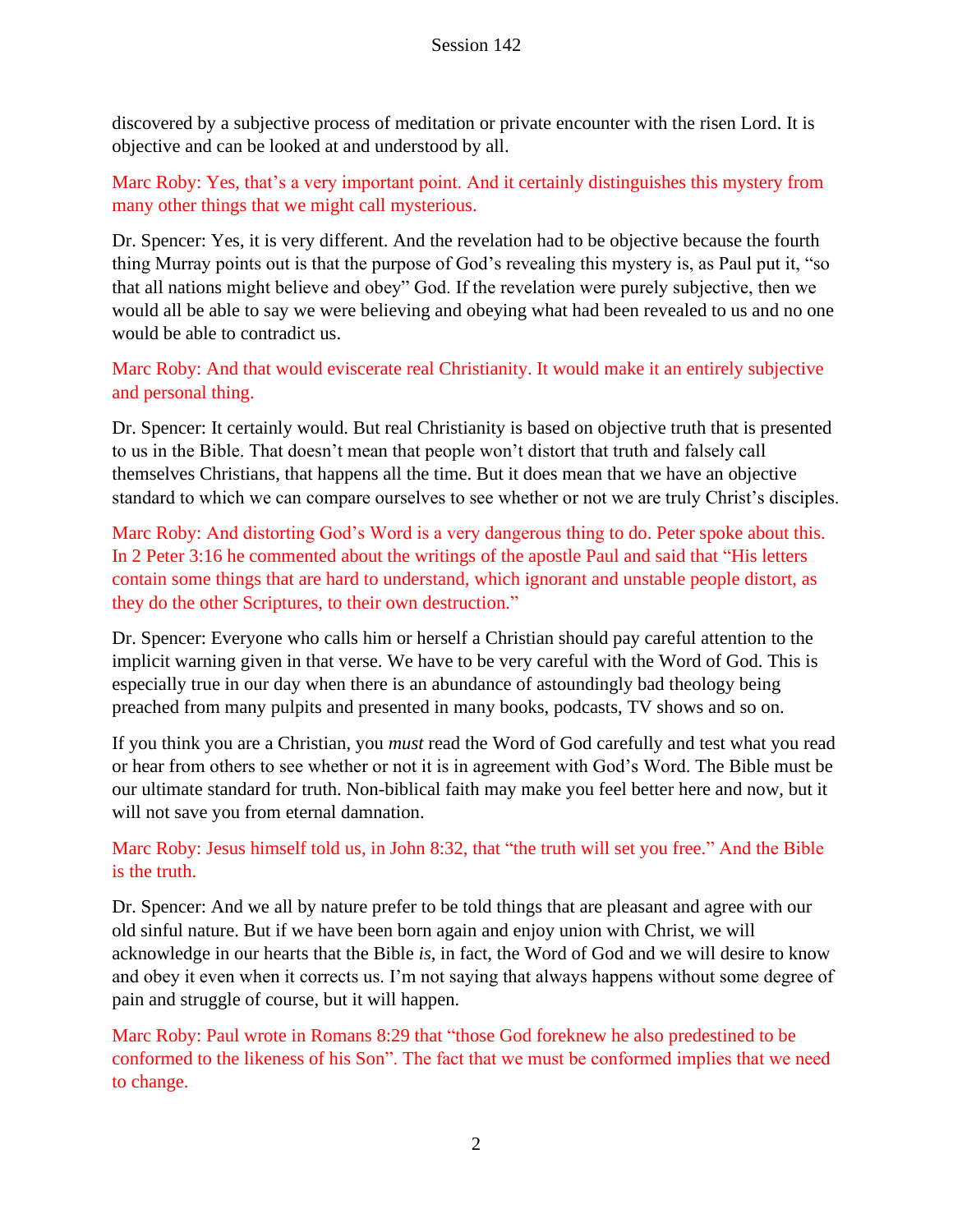Dr. Spencer: Yes, it does imply we need to change. And the Word of God is the primary means of our being conformed. We must be very careful to not be deceived. If someone comes to you and tells you what he thinks the Word of God means, you must look into the Word and see if he is right. Don't just accept the word of man. If he truly is a man of God speaking the Word of God to you, he *himself* will exhort you to read that Word.

Marc Roby: That reminds me of the comment made about the Bereans in the book of Acts. In Acts Chapter 17 we read about Paul and Silas presenting the gospel to the people in Thessalonica and Berea, two towns in what is now modern-day Greece. And in Acts 17:11 we read, "Now the Bereans were of more noble character than the Thessalonians, for they received the message with great eagerness and examined the Scriptures every day to see if what Paul said was true."

Dr. Spencer: That's a great verse. If more people would do that today many modern preachers would be without any followers. Anyone who tells you that God's desire for you is to be rich and famous and always healthy is lying to you and all you have to do is read the Bible for yourself to see that clearly.

But, getting back to idea of union with Christ being a mystery that has been revealed, we see this elsewhere in the New Testament as well. For example, the apostle Paul tells us of his mission in Colossians 1:25-27, where he wrote that he had become a minister of the church, "by the commission God gave me to present to you the word of God in its fullness—the mystery that has been kept hidden for ages and generations, but is now disclosed to the saints. To them God has chosen to make known among the Gentiles the glorious riches of this mystery, which is Christ in you, the hope of glory."

### Marc Roby: Now that is explicit, the mystery is Christ in us, which is also called the hope of glory. Praise God!

Dr. Spencer: Praise God indeed. Paul also mentions this mystery in his letter to the church in Ephesus. In Ephesians 5:31 we read the famous line, "For this reason a man will leave his father and mother and be united to his wife, and the two will become one flesh." But then in Verse 32 Paul surprises us by saying, "This is a profound mystery—but I am talking about Christ and the church."

# Marc Roby: That entire passage in Ephesians 5 is wonderful, it compares the relationship of Christ and his church to that of a husband and wife.

Dr. Spencer: And we should notice that the union spoken of there is not just the union of Christ with individual believers, it is the union of Christ and his church. We, as believers, should never think of ourselves apart from the church. We are a part of something much greater than ourselves. It is only in learning to love others and function as a part of that whole that we can fulfil God's commands and, therefore, his purpose for us.

Marc Roby: In fact, Christ told his disciples in John 13:35, "By this all men will know that you are my disciples, if you love one another."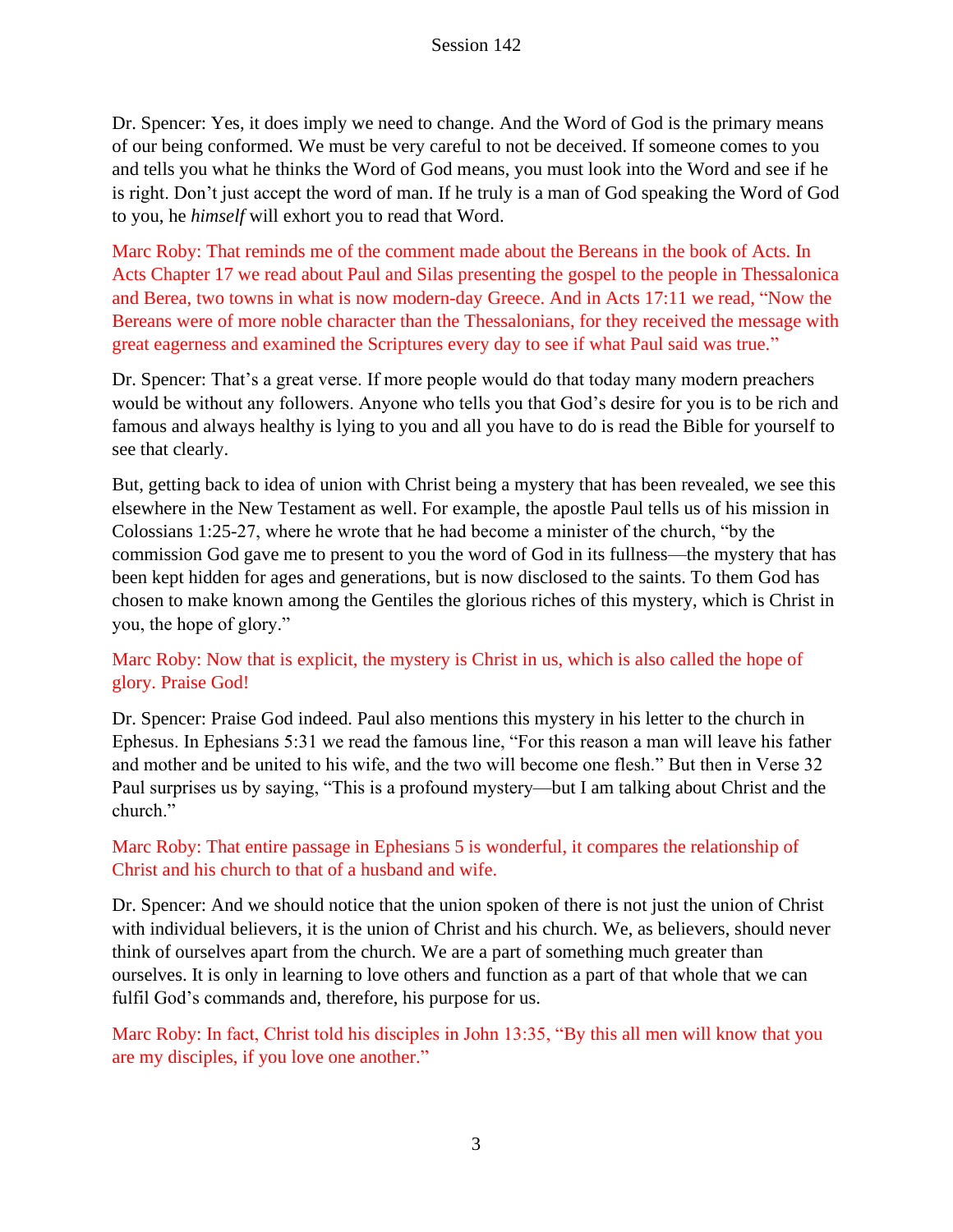Dr. Spencer: That's right. Murray also points out that the union of a husband and wife is not the only similitude used to describe our union with Christ. The most amazing example is in John 17:21-23 where as part of his high priestly prayer Jesus prays for all believers, asking, "that all of them may be one, Father, just as you are in me and I am in you. May they also be in us so that the world may believe that you have sent me. I have given them the glory that you gave me, that they may be one as we are one: I in them and you in me. May they be brought to complete unity to let the world know that you sent me and have loved them even as you have loved me."

Marc Roby: That is truly amazing to consider. We are to be united to one another and to God in some sense in the same way that the Father and Son are united in the Trinity.

Dr. Spencer: It is completely amazing. The Father, Son and Holy Spirit are of the same essence. One God in three persons. But Murray is also careful to guard against reading too much into this similitude. He wrote that "Similitude here again does not mean identity. Union with Christ does not mean that we are incorporated into the life of the Godhead. That is one of the distortions to which this great truth has been subjected."<sup>3</sup>

Marc Roby: Yes, that is an important warning. Mormons believe that we can become gods and a number of modern preachers teach the heretical "little god" doctrine that we are all gods, albeit with a little "g".

Dr. Spencer: Yes, we briefly discussed the little god doctrine in Session 48 and I don't want to waste time refuting it again here, it is patently stupid, contrary to all observable fact and blasphemous to boot. We always need to be careful to not go too far with any analogy or metaphor, whether it is used in the Bible or anywhere else.

But, getting back to our union with Christ, the Bible uses other analogies as well.

Marc Roby: One that immediately occurs to me is that of a building. In Ephesians 2:19-22 Paul wrote to gentile believers, telling them that Christ gives them the same access to the Father that Jewish people have. He wrote, "Consequently, you are no longer foreigners and aliens, but fellow citizens with God's people and members of God's household, built on the foundation of the apostles and prophets, with Christ Jesus himself as the chief cornerstone. In him the whole building is joined together and rises to become a holy temple in the Lord. And in him you too are being built together to become a dwelling in which God lives by his Spirit."

Dr. Spencer: That is another wonderful metaphor, although certainly less exalted than the godhead. We, as Christians, are like the stones in a temple, cemented together to become a dwelling for God's Spirit, and Jesus Christ himself is the chief cornerstone.

Another metaphor that is used is that of a body. In Ephesians 4 Paul speaks of the church as the body of Christ and says that pastors, teachers and others are given to the church to help us mature. In Verses 15-16 he writes, "speaking the truth in love, we will in all things grow up into

 $3$  Murray, op. cit., pg. 168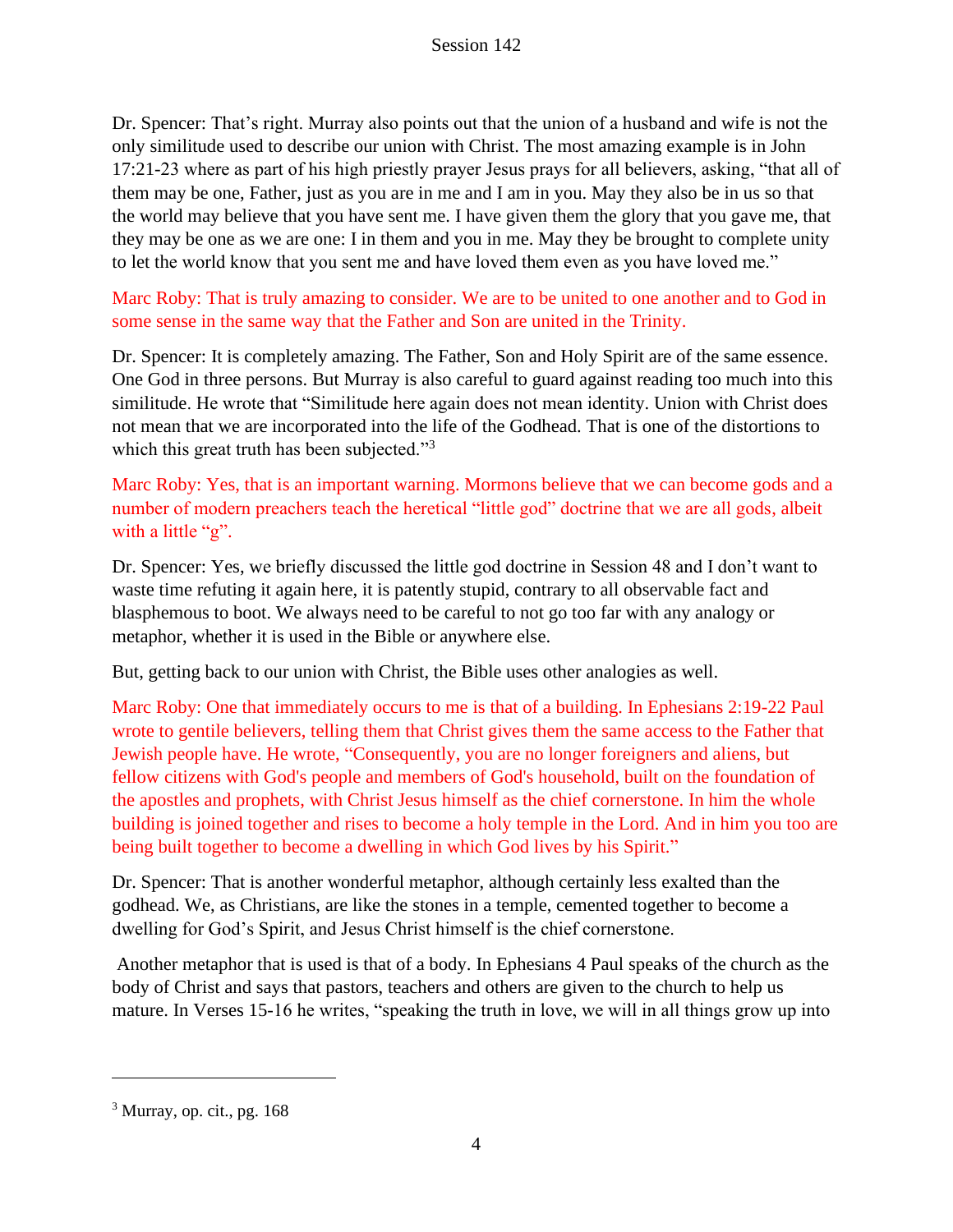him who is the Head, that is, Christ. From him the whole body, joined and held together by every supporting ligament, grows and builds itself up in love, as each part does its work."

Marc Roby: I love that metaphor, and Paul uses it more than once. The church is the body of Christ and he is the head. And we each have our part to play, we must each do our work to build each other up in love or the body doesn't function properly.

Dr. Spencer: This whole biblical idea of the church completely destroys the idea of many modern people that religion is a purely private thing. It is *not* all about my personal relationship with God. I cannot have a personal relationship with God without also having a relationship with God's church, his family. It is impossible. We are all parts of the body and we need each other.

Marc Roby: Paul wrote at length about the metaphor of the church as the body of Christ in 1 Corinthians Chapter 12. For example, in Verse 21 he wrote that "The eye cannot say to the hand, 'I don't need you!' And the head cannot say to the feet, 'I don't need you!'"

Dr. Spencer: Yes, that's very true. As our Pastor has said, the idea of an eye floating around by itself, disconnected from the rest of the body, is an abomination.

Marc Roby: Yes, not to mention more than a little grotesque.

Dr. Spencer: Yes, it is a gross image to say the least. We are to be united to Christ *and* to one another. But Murray notes that "Of all the kinds of union or unity that exist for creatures the union of believers with Christ is the highest."<sup>4</sup>

Marc Roby: That's a challenging statement. We all need to ask ourselves if that is true of us.

Dr. Spencer: I heartily agree. And this opens up one more issue with regard to our union with Christ that must be explored.

# Marc Roby: What is that?

Dr. Spencer: It is called a mystical union not only because it was a mystery that has been revealed, but also because it is mystical in the normal sense of that word, meaning a subjective experience.

# Marc Roby: We often shy away from the subjective because it is so easily abused.

Dr. Spencer: That's true, but we need to be careful to not throw the baby out with the bathwater as the old saying goes. Murray wrote that "It is necessary for us to recognize that there is an intelligent mysticism in the life of faith. Believers are called into the fellowship of Christ and fellowship means communion. The life of faith is one of living union and communion with the exalted and ever-present Redeemer. … There is no communion among men that is comparable to fellowship with Christ … The life of faith is the life of love, and the life of love is the life of

<sup>4</sup> Ibid, pg. 169